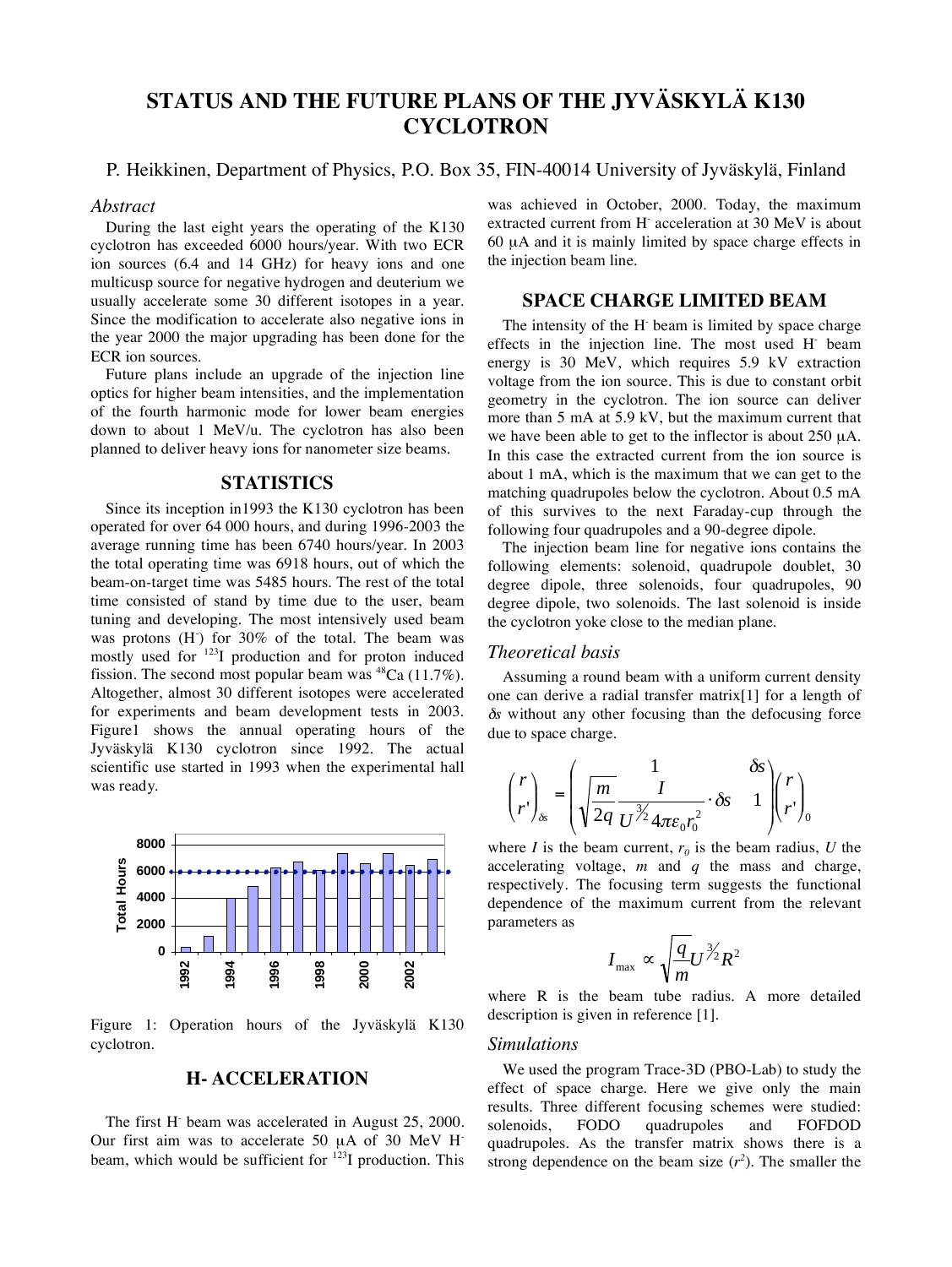beam size, the stronger the defocusing force. Therefore it is advantageous to keep the beam size as large as possible along the whole beam line.

In order to be able to compare different focusing schemes we constructed a periodic beam line of given optical elements. The beam line parameters are the distance *L* between adjacent focusing elements (center-tocenter) and the beam tube radius  $R$  (= the maximum beam radius). The beam is described by the charge state *Q*, the mass number *A*, acceleration voltage *U* and the beam current *I*. For each case, the focusing is adjusted to give a periodic solution. The beam is allowed to touch the beam tube. After a certain beam current it is not anymore possible to get a periodic solution: the space charge repulsion is stronger than the focusing force. The simplest case is a beam line consisting of short focusing lenses (Fig. 2).



Figure 2: Space charge limited beam focused by short solenoids (thin lenses).



Figure 3: Space charge limited beam focused by 400 mm solenoids with  $100 \pi$  mm mrad beam emittance.

The maximum current for thin lenses and negligible beam emittance is

$$
I_{\text{max}} = 114.4 \sqrt{\frac{Q}{A}} U^{\frac{3}{2}} \left(\frac{R}{L}\right)^2 mA
$$

where *U* is given in kV. If the thin lenses are replaced by real solenoids (length 400 mm) and a realistic beam emittance (100  $\pi$  mm mrad) is used, the maximum current becomes

$$
I_{\text{max}} = 140 \sqrt{\frac{Q}{A}} U^{\frac{3}{2}} \left(\frac{R}{L}\right)^2 mA.
$$

The slight increase in the maximum current clearly comes from longer focusing elements, i.e. the relative distance with only Coulomb repulsion is shorter. The result is consistent with our experience. The parameters in the solenoid section of the injection line (three solenoids) are:  $R = 50$  mm,  $L = 2000$  mm,  $U = 5.9$  kV. These parameters give 1.25 mA which is practically what we have been able to measure after the solenoid section.

Two most common quadrupole structures are FODO and FOFDOD structures. With these structures the beam dimension in one direction is very small. Especially in the FOFDOD structure the beam is narrow in one dimension between the two D quadrupoles.



Figure 4: Periodic solution in a FODO structure.



Figure 5: Periodic solution in a FOFDOD structure.

The maximum currents for these structures become

$$
I_{\text{max}} = 29.5 \sqrt{\frac{Q}{A}} U^{\frac{3}{2}} \left(\frac{R}{L}\right)^2 mA
$$

for the FODO structure and